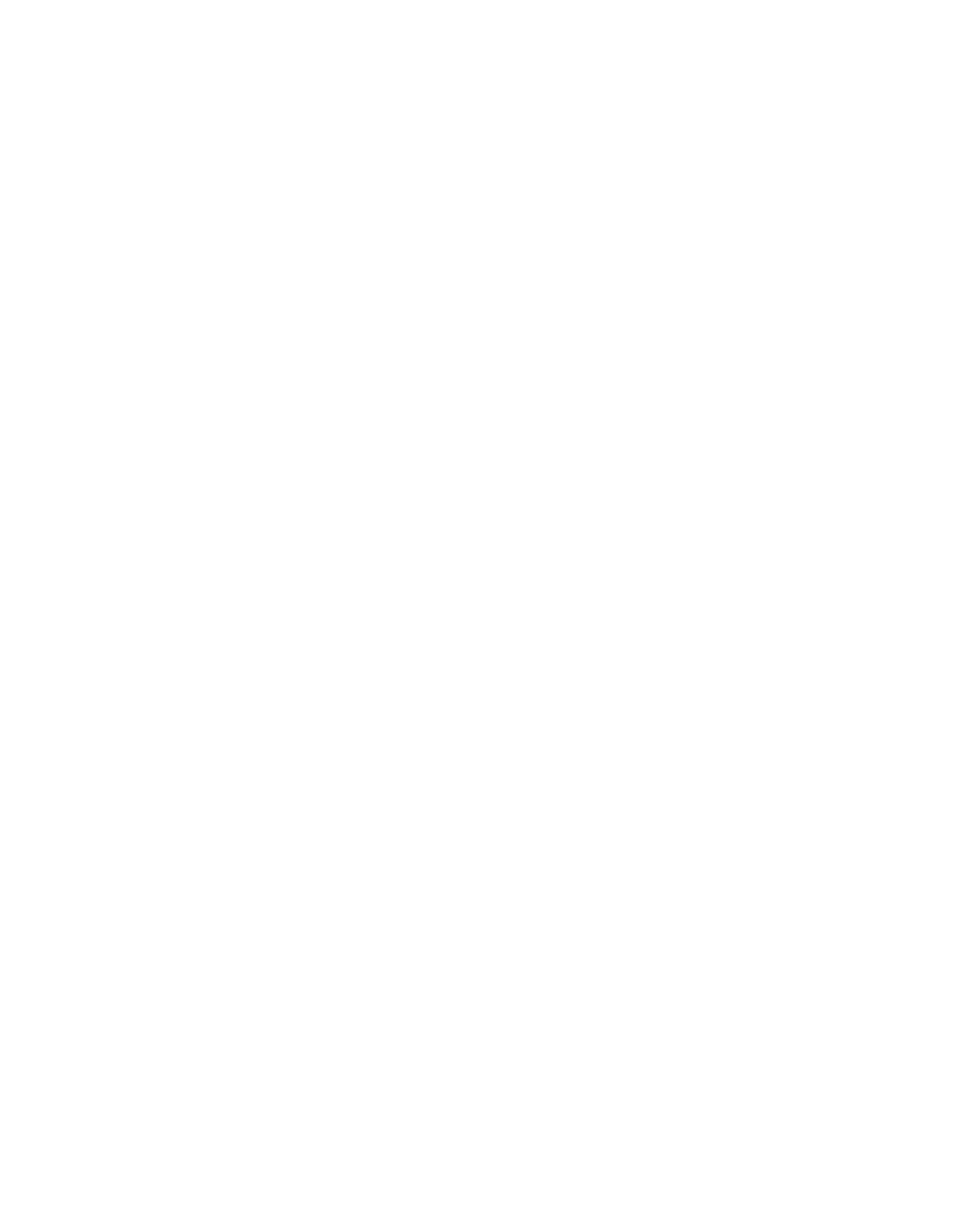## **Table of Contents**

| Step 3: Examine the Core Capabilities Using the Threats and Hazards 9 |  |
|-----------------------------------------------------------------------|--|
|                                                                       |  |
|                                                                       |  |
|                                                                       |  |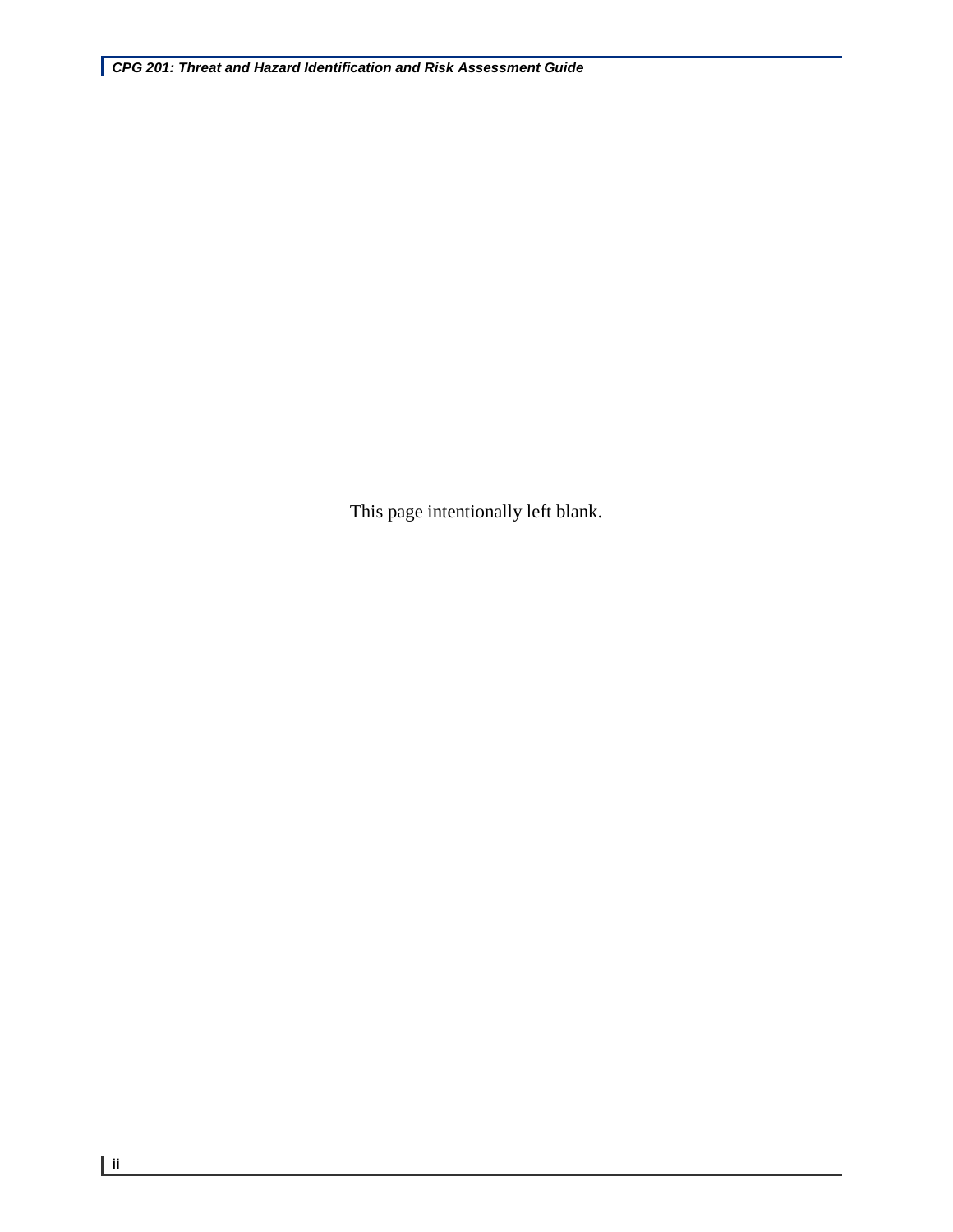### <span id="page-4-0"></span>**Overview**

Every community has an obligation to understand the risks it faces. Knowledge of these risks allows a community to make informed decisions about how to manage risk and develop needed capabilities. Risk is commonly thought of as a product of a threat or hazard, the vulnerability of a community or facility to a threat or hazard, and the resulting consequences that may impact the community or facility. By considering changes to these elements, a jurisdiction can understand how to best manage risk exposure.

Many methodologies exist to understand, qualify, and quantify risk. These methodologies most often focus on a single threat or hazard type and a small area or fixed facility. However, there are additional challenges when applying an approach designed for a single threat or facility assessment to geographic areas as large as cities and states and the full spectrum of threats and hazards. The specificity gained by complex probabilistic modeling and analysis is lost when trying to apply the results across the complex landscape of prevention, protection, mitigation, response, and recovery.

This Threat and Hazard Identification and Risk Assessment (THIRA) guide provides a comprehensive approach for identifying and assessing risks and associated impacts. It expands on existing local, tribal, territorial, and state Hazard Identification and Risk Assessments (HIRAs) and other risk methodologies by broadening the factors considered in the process, incorporating the whole community throughout the entire process, and by accounting for important community-specific factors.

The THIRA guide describes a step-by-step process:

- Step One assesses the various threats and hazards facing a community of any size.
- Step Two assesses the vulnerability of the community to those hazards using varying time, season, location, and community factors.
- Steps Three and Four estimate the consequences of those threats and hazards impacting the community and, through the lens of core capabilities, establish capability targets.
- Step Five captures the results of the THIRA process to set an informed foundation for planning and preparedness activities across prevention, protection, mitigation, response, and recovery.

The process can be illustrated with an example: a jurisdiction identifies tornadoes as a hazard and assesses its vulnerabilities if a tornado strikes at different times, seasons, and locations. Using the core capabilities identified in the National Preparedness Goal (Goal), the jurisdiction assesses the impacts and identifies the highest potential capability target level for Fatality Management Services. Preparing for response, the jurisdiction develops typed resources using the National Incident Management System to accomplish the required Fatality Management Services target. These resources are either built or sustained through collaboration with nontraditional partners, mutual aid planning, or direct investment by the jurisdiction. The jurisdiction may also undertake mitigation planning and projects such as safe rooms and warning systems that have been proven to lessen fatalities. Taking these actions reduces vulnerability, lowering the Fatality Management Services capability target in future THIRAs.

**1**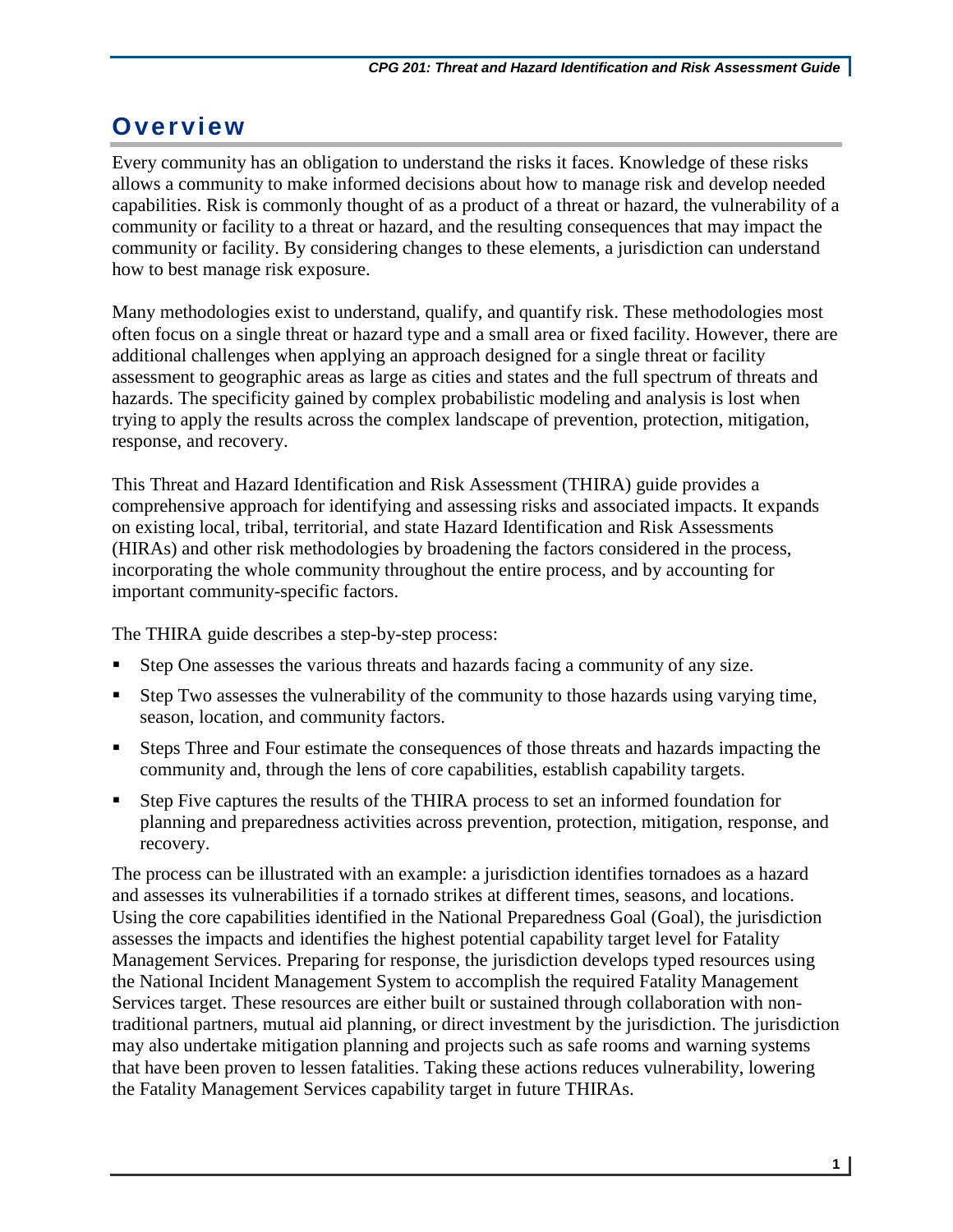Using the THIRA results, a jurisdiction can develop a strategy to allocate resources effectively to achieve capability targets and reduce risk. The strategy should consider finding, connecting to, and strengthening community resources by leveraging the expertise and capability of individuals, communities, the private and nonprofit sectors, faith-based organizations, and all levels of government. Ultimately, a jurisdiction may find that it must fill gaps in order to build and sustain capabilities. A jurisdiction can utilize resources such as bond initiatives and local and state appropriations as well as Federal grants, as appropriate, to support building and sustaining capabilities.

THIRA-informed planning is consistent with and expands on nationally accepted emergency management standards, which have long required using risk assessments, such as HIRAs, as the basis for planning across the mission areas. A continuous cycle of assessing capabilities, plans, and programs and incorporating the results into future THIRAs allows a jurisdiction to manage changes to its risk landscape. It also provides the means to educate and update individuals, families, businesses, organizations, community leaders, and senior officials on the risks facing a community. An informed public is the best advocate for building required capabilities and creating a secure and resilient community.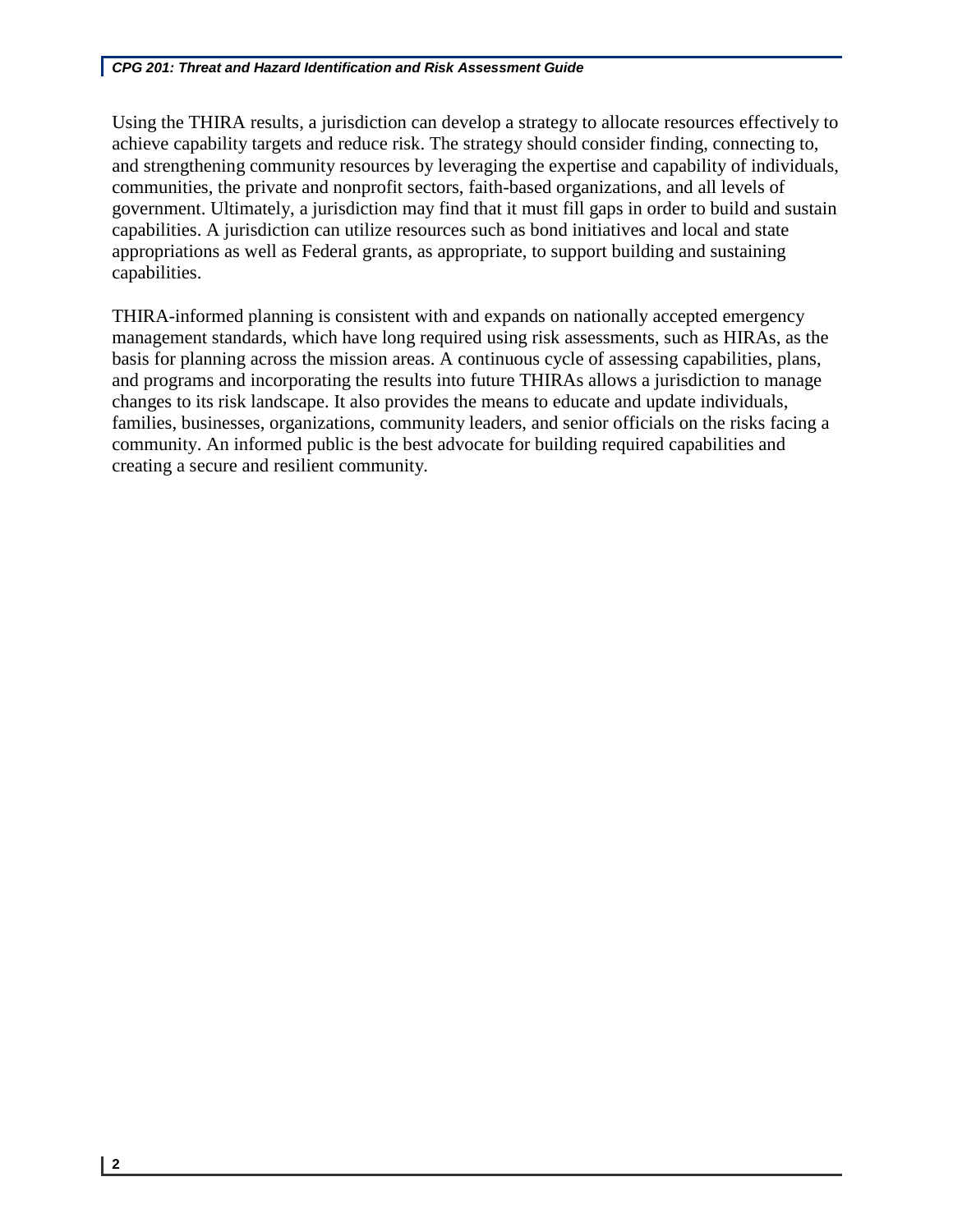## <span id="page-6-0"></span>**Basic Elements of the THIRA Process**

The THIRA process consists of five basic steps:

- 1. *Identify the Threats and Hazards of Concern.* Based on past experience, forecasting, expert judgment, and available resources, identify a list of the threats and hazards of concern to the community.
- 2. *Give Threats and Hazards Context.* Using the list of threats and hazards, develop context that shows how those threats and hazards may affect the community.
- 3. *Examine the Core Capabilities Using the Threats and Hazards.* Using the threat and hazard context, identify impacts to the community through the lens of the core capabilities described in the Goal.
- 4. *Set Capability Targets.* Looking across the estimated impacts to the community, in the context of each core capability and coupled with a jurisdiction's desired outcomes, set capability targets.

**Step Two: Give Threats and Hazards Context** Inherent to this step is an understanding of the likelihood or probability of a threat or hazard affecting a community. This understanding of likelihood can be determined through a variety of means, including expert judgment or advanced statistical analysis.

5. *Apply the Results.* Plan for the ability to deliver the targeted level of capability with either community assets or through mutual aid, identify mitigation opportunities, and drive preparedness activities.

These five steps (see [Figure 1\)](#page-6-1) are adaptable to the needs and resources of any jurisdiction. The THIRA process can be employed by a small, one-person department as well as a larger organization with greater needs and resources.



**Figure 1: The Five-Step THIRA Process**

<span id="page-6-1"></span>The core capabilities identified in the Goal are used throughout the THIRA process (see [Table](#page-7-0)  [1\)](#page-7-0). They provide a common language for preparedness across the whole community and stretch across the five integrated mission areas of Prevention, Protection, Mitigation, Response, and Recovery.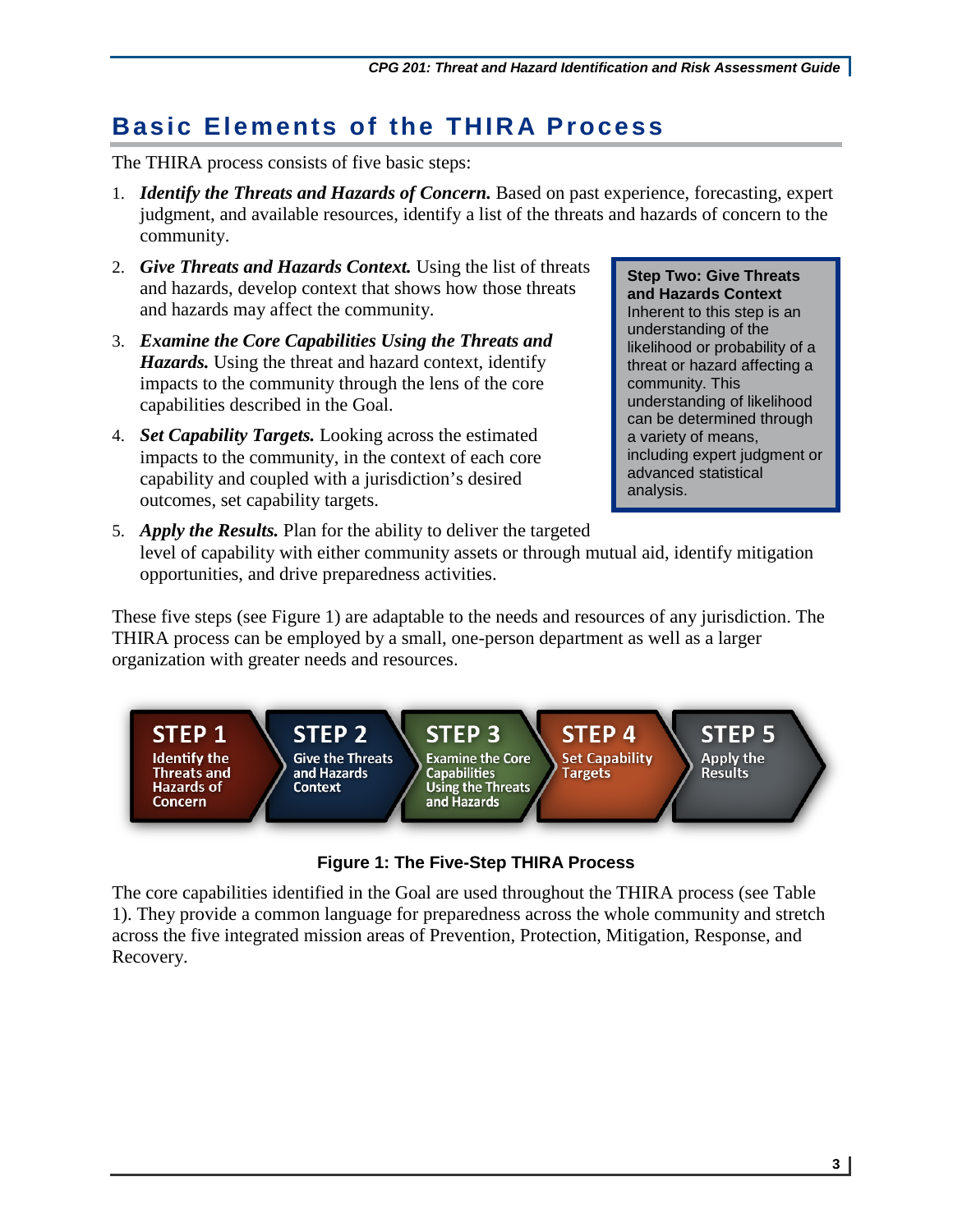<span id="page-7-0"></span>

| <b>Prevention</b>                                                                                                                                          | <b>Protection</b>                                                                                                                                                                                                                                                                                                                                                    | <b>Mitigation</b>                                                                                                                                                     | <b>Response</b>                                                                                                                                                                                                                                                                                                                                                                                                                                                                 | <b>Recovery</b>                                                                                                                                         |  |
|------------------------------------------------------------------------------------------------------------------------------------------------------------|----------------------------------------------------------------------------------------------------------------------------------------------------------------------------------------------------------------------------------------------------------------------------------------------------------------------------------------------------------------------|-----------------------------------------------------------------------------------------------------------------------------------------------------------------------|---------------------------------------------------------------------------------------------------------------------------------------------------------------------------------------------------------------------------------------------------------------------------------------------------------------------------------------------------------------------------------------------------------------------------------------------------------------------------------|---------------------------------------------------------------------------------------------------------------------------------------------------------|--|
|                                                                                                                                                            | Planning                                                                                                                                                                                                                                                                                                                                                             |                                                                                                                                                                       |                                                                                                                                                                                                                                                                                                                                                                                                                                                                                 |                                                                                                                                                         |  |
|                                                                                                                                                            |                                                                                                                                                                                                                                                                                                                                                                      | Public Information and Warning                                                                                                                                        |                                                                                                                                                                                                                                                                                                                                                                                                                                                                                 |                                                                                                                                                         |  |
|                                                                                                                                                            |                                                                                                                                                                                                                                                                                                                                                                      | <b>Operational Coordination</b>                                                                                                                                       |                                                                                                                                                                                                                                                                                                                                                                                                                                                                                 |                                                                                                                                                         |  |
| Forensics and<br>Attribution<br>Intelligence and<br>Information<br>Sharing<br>Interdiction and<br><b>Disruption</b><br>Screening, Search,<br>and Detection | <b>Access Control</b><br>and Identity<br>Verification<br>Cybersecurity<br>Intelligence and<br>Information<br>Sharing<br>Interdiction and<br><b>Disruption</b><br>Physical<br>Protective<br><b>Measures</b><br>Risk Management<br>for Protection<br>Programs and<br>Activities<br>Screening,<br>Search, and<br>Detection<br>Supply Chain<br>Integrity and<br>Security | Community<br>Resilience<br>Long-term<br>Vulnerability<br>Reduction<br><b>Risk and Disaster</b><br>Resilience<br>Assessment<br>Threats and<br>Hazard<br>Identification | <b>Critical Transportation</b><br>Environmental<br>Response/<br><b>Health and Safety</b><br><b>Fatality Management</b><br><b>Services</b><br>Infrastructure<br><b>Systems</b><br><b>Mass Care Services</b><br>Mass Search and<br><b>Rescue Operations</b><br><b>On-scene Security</b><br>and Protection<br>Operational<br>Communications<br><b>Public and Private</b><br>Services and<br>Resources<br>Public Health and<br><b>Medical Services</b><br>Situational<br>Assessment | Economic<br>Recovery<br><b>Health and Social</b><br>Services<br>Housing<br>Infrastructure<br><b>Systems</b><br>Natural and<br><b>Cultural Resources</b> |  |

#### **Table 1: Core Capabilities by Mission Area[1](#page-7-1)**

 $\overline{a}$ 

<span id="page-7-1"></span><sup>&</sup>lt;sup>1</sup> Planning, Public Information and Warning, and Operational Coordination are core capabilities common to all mission areas.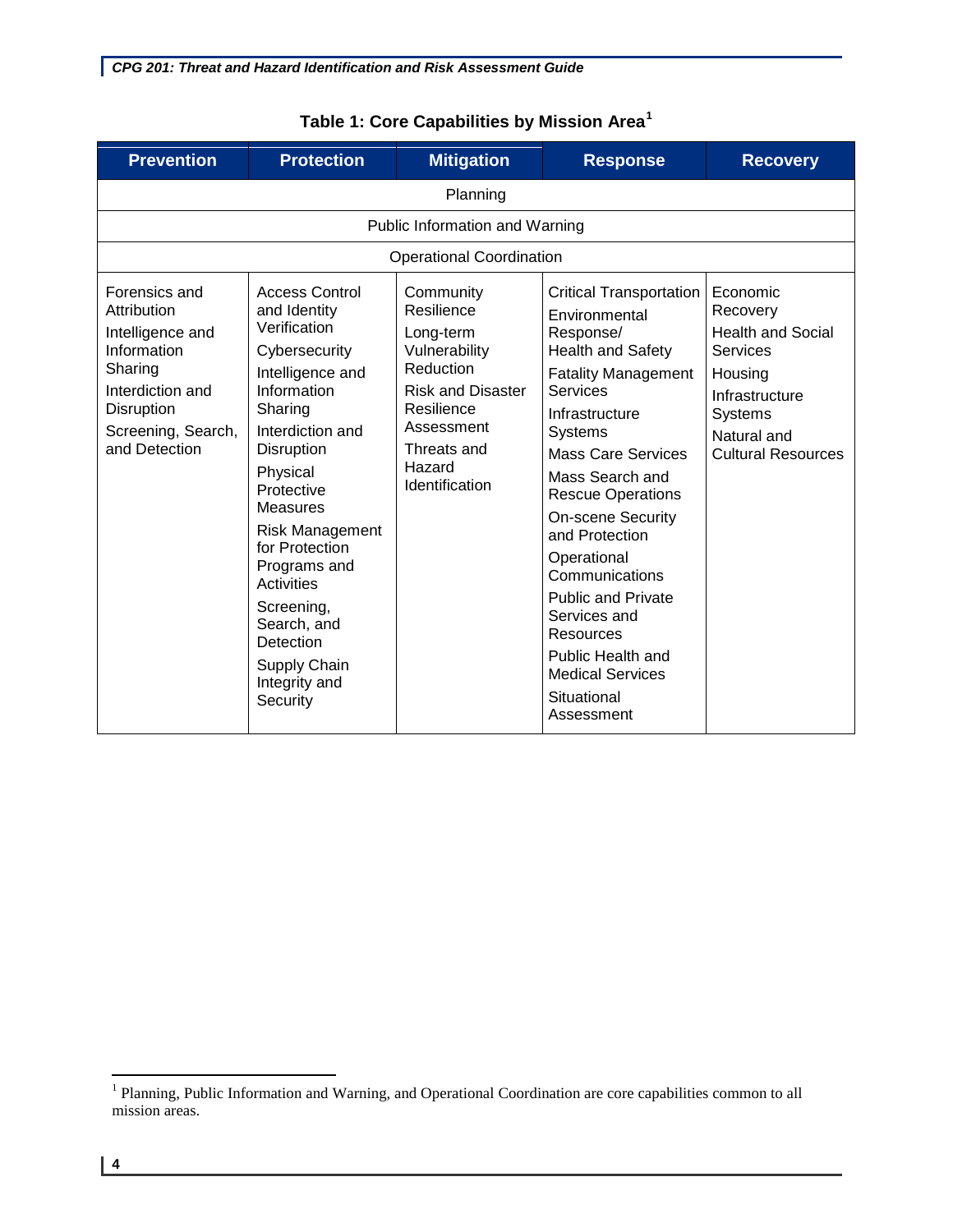## <span id="page-8-0"></span>**Step 1: Identify the Threats and Hazards of Concern**

Communities face a variety of threats and hazards that can be the result of natural, technological, or human-caused incidents. [Table 2](#page-8-1) provides examples of the types of threats and hazards.

- Natural hazards are those resulting from acts of nature, such as hurricanes, earthquakes, or tornadoes and disease outbreaks or epidemics.
- Technological hazards are those resulting from accidents or the failures of systems and structures, such as hazardous materials spills or dam failures.
- Threats or human-caused incidents are those resulting from the intentional actions of an adversary, such as a threatened or actual chemical or biological attack or cyber event.

The focus in this step is on deciding what should or should not be on the list. For example, a coastal jurisdiction in Oregon might include a tsunami while an inland jurisdiction that would not be directly impacted may not.

<span id="page-8-1"></span>

| <b>Natural</b>                                                                                                                                                                                                                                                          | <b>Technological</b>                                                                                                                                                                                                                | <b>Human-caused</b>                                                                                                   |
|-------------------------------------------------------------------------------------------------------------------------------------------------------------------------------------------------------------------------------------------------------------------------|-------------------------------------------------------------------------------------------------------------------------------------------------------------------------------------------------------------------------------------|-----------------------------------------------------------------------------------------------------------------------|
| Resulting from acts of nature                                                                                                                                                                                                                                           | Involves accidents or the failures<br>of systems and structures                                                                                                                                                                     | Caused by the intentional<br>actions of an adversary                                                                  |
| Avalanche<br>$\blacksquare$<br>Disease outbreak<br>٠<br>Drought<br>٠<br>Earthquake<br>٠<br>Epidemic<br>٠<br>Flood<br>$\blacksquare$<br>Hurricane<br>٠<br>Landslide<br>٠<br>Tornado<br>٠<br>Tsunami<br>٠<br>Volcanic eruption<br>٠<br>Wildfire<br>٠<br>Winter storm<br>■ | Airplane crash<br>٠<br>Dam/levee failure<br>$\blacksquare$<br>Hazardous materials<br>$\blacksquare$<br>release<br>Power failure<br>٠<br>Radiological release<br>٠<br>Train derailment<br>$\blacksquare$<br>Urban conflagration<br>п | Civil disturbance<br>٠<br>Cyber incidents<br>٠<br>Sabotage<br>٠<br>School violence<br>п<br><b>Terrorist acts</b><br>п |

#### **Table 2: Types of Threats/Hazards and Examples**

Jurisdictions should consider threats and hazards that occur in a neighboring community since they may have widespread impacts. For example, an industrial accident at a chemical plant in one community could impact communities downwind of where the accident occurred.

To begin, existing HIRAs, threat assessments, and homeland security strategies can be used to capture initial threats and hazards. Along with these resources, jurisdictions should use online data sources and local subject matter experts to understand potential threats and hazards. It is important to note that recent history or official records may not always be the best indicator of the presence or severity of a threat or hazard. Many severe natural hazards, such as damaging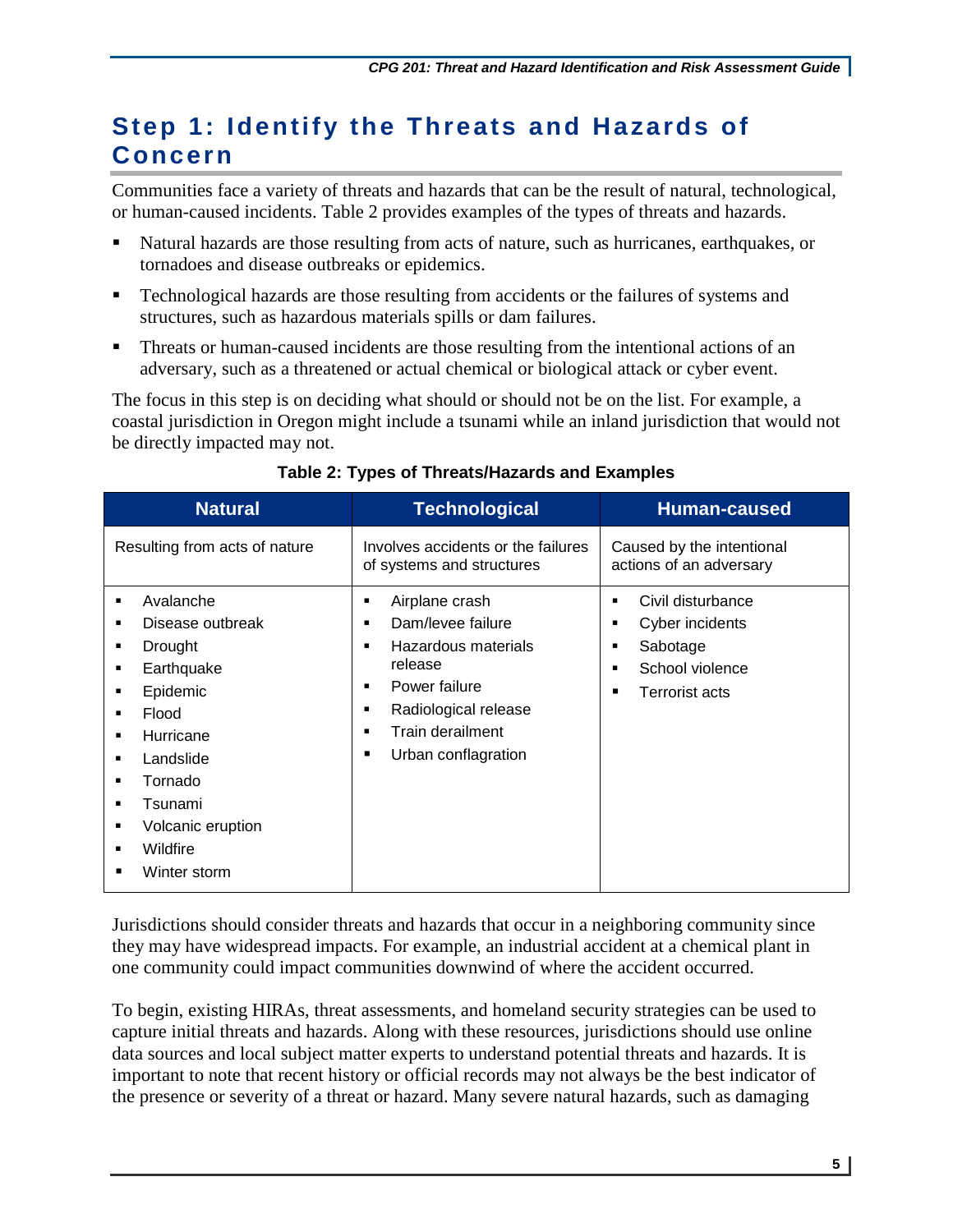earthquakes, occur with such low frequency that relying on records alone may give a false sense of security. Additionally, the potential severity of a frequently occurring hazard where expectations are based on annual averages, such as flooding, may also be misleading and should be carefully considered.

|   | <b>Online Data Resources</b>                           |  |  |  |
|---|--------------------------------------------------------|--|--|--|
| ٠ | U.S. Geological Survey (USGS)                          |  |  |  |
| п | National Oceanic and Atmospheric Administration (NOAA) |  |  |  |
| п | <b>Census Bureau</b>                                   |  |  |  |
| п | <b>FEMA Disasters and Maps</b>                         |  |  |  |
| н | Full-Spectrum Risk Knowledgebase                       |  |  |  |
| п | Lessons Learned Information System (LLIS)              |  |  |  |
| п | <b>Nuclear Regulatory Commission (NRC)</b>             |  |  |  |
| ٠ | National Counterterrorism Center (NCTC)                |  |  |  |
| ▪ | National Institutes of Standards and Technology (NIST) |  |  |  |
| п | <b>Environmental Protection Agency (EPA)</b>           |  |  |  |
|   | <b>Other Sources of Data and Information</b>           |  |  |  |
| н | <b>Existing Risk Assessments</b>                       |  |  |  |
| п | <b>Urban Areas Security Initiative Programs</b>        |  |  |  |
| п | <b>Emergency Management/Homeland Security Agencies</b> |  |  |  |
| п | Local and State Hazard Mitigation Offices              |  |  |  |
| ▪ | <b>Local National Weather Services</b>                 |  |  |  |
| п | <b>Tribal Governments</b>                              |  |  |  |
| п | <b>FEMA Regional Offices</b>                           |  |  |  |
| п | Local Fire, Police, and Health Departments             |  |  |  |
| н | Major Urban Area and State Fusion Centers              |  |  |  |
| п | Infrastructure Owners and Operators                    |  |  |  |
| п | <b>DHS Protective Security Advisors</b>                |  |  |  |
| ■ | <b>Colleges and Universities</b>                       |  |  |  |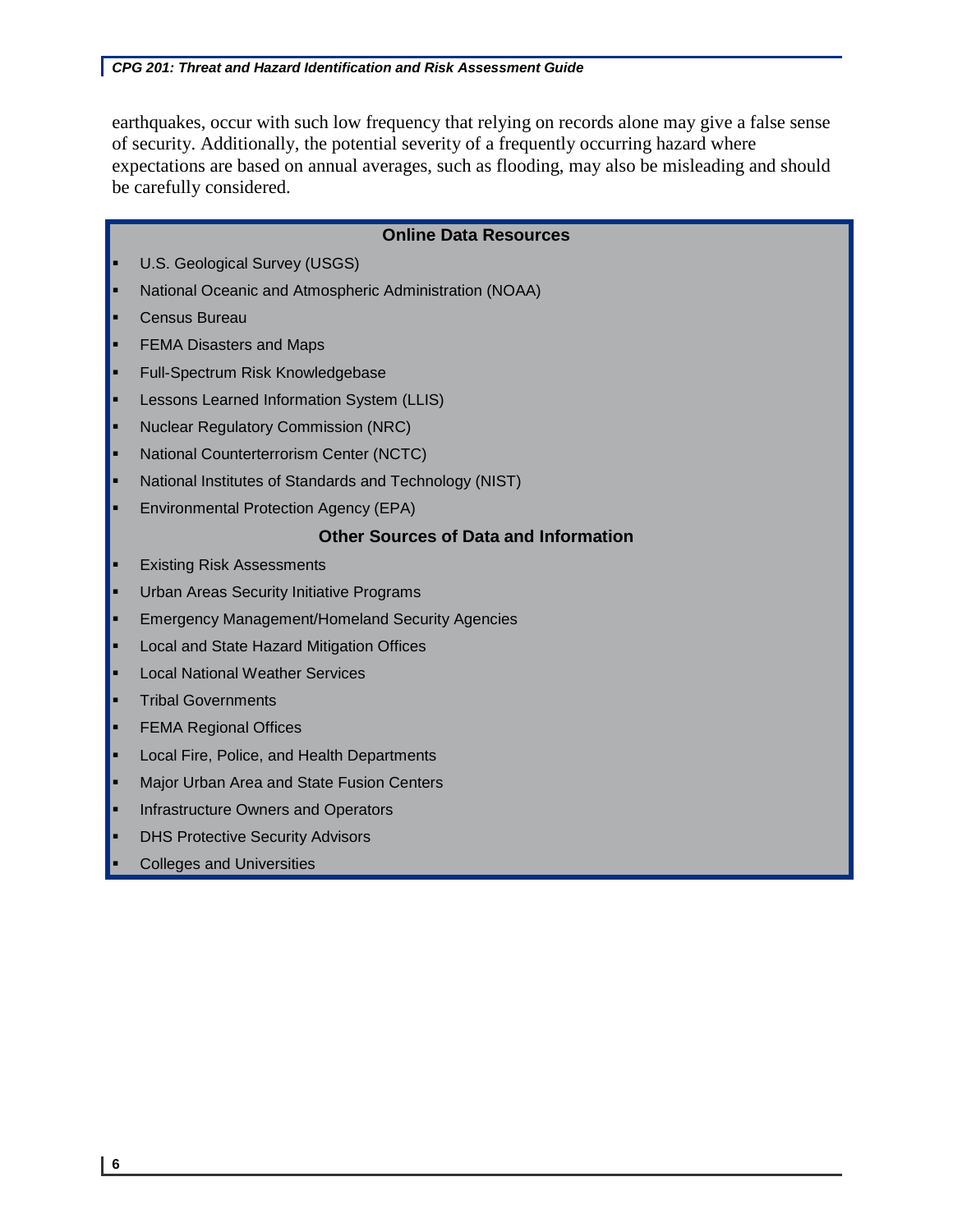## <span id="page-10-0"></span>**Step 2: Give the Threats and Hazards Context**

Once a list of threats and hazards is developed, it is important to put them in context for the community. For each threat and hazard on the list, explain briefly the different conditions under which a threat or hazard might occur that are of greatest concern to the jurisdiction. A jurisdiction can use its own expert judgment or advanced analysis of probability and statistics to inform the descriptions of the different threat and hazard conditions. This context will help identify capability targets later in the process. This step should consider the when and where for each threat or hazard:

- When might a threat or hazard occur? What time of day? What season?
- Where might the threat or hazard occur? Populated areas? Coastal zones? Industrial or residential areas?

As descriptions of the expected situation are developed, more than one may be needed if varying conditions such as time of day, season, or the impact area make a significant difference in how a threat or hazard affects the community. If a jurisdiction is hurricane prone, it will need multiple descriptions to reflect different conditions such as differing storm intensities, where it makes landfall, season, and time of landfall. Is it day or night? Does it make landfall during peak tourist season? In addition to time, location, and other community factors, the jurisdiction should recognize that past experience with threats and hazards may not be indicative of the future threat and hazard environment. Many other factors are subject to change including demographics, climate, and the built environment, and those changes should also be considered when developing the threat and hazard descriptions. The descriptions drive discussion or modeling that approximates impacts. [Table 3](#page-10-1) provides example descriptions.

<span id="page-10-1"></span>

| <b>Threat/Hazard Group</b>                                                                                                                                                                                                                                                                                                                             | <b>Threat/Hazard Type</b> |  |  |
|--------------------------------------------------------------------------------------------------------------------------------------------------------------------------------------------------------------------------------------------------------------------------------------------------------------------------------------------------------|---------------------------|--|--|
| <b>Natural</b>                                                                                                                                                                                                                                                                                                                                         | <b>Tornado</b>            |  |  |
| <b>Description 1:</b> An F3 tornado strikes the business district on a Saturday afternoon in spring                                                                                                                                                                                                                                                    |                           |  |  |
| <b>Natural</b>                                                                                                                                                                                                                                                                                                                                         | <b>Hurricane</b>          |  |  |
| <b>Description 1:</b> A Category 3 hurricane makes landfall near a highly developed residential coastal area<br>during the peak tourist season on an early September morning                                                                                                                                                                           |                           |  |  |
| <b>Technological</b>                                                                                                                                                                                                                                                                                                                                   | <b>Dam Failure</b>        |  |  |
| <b>Description 1:</b> A major power-generating dam has a catastrophic failure resulting in the downstream<br>flooding of three towns<br><b>Description 2:</b> A small earthen dam that retains a recreational lake that feeds a community's water<br>supply fails, resulting in downstream flooding and a loss of potable water for an extended period |                           |  |  |
| Human-caused                                                                                                                                                                                                                                                                                                                                           | <b>Chemical Attack</b>    |  |  |
| <b>Description 1:</b> An unknown terrorist group delivers a chemical nerve agent attack at a large public<br>gathering during the summer                                                                                                                                                                                                               |                           |  |  |

#### **Table 3: Example Descriptions**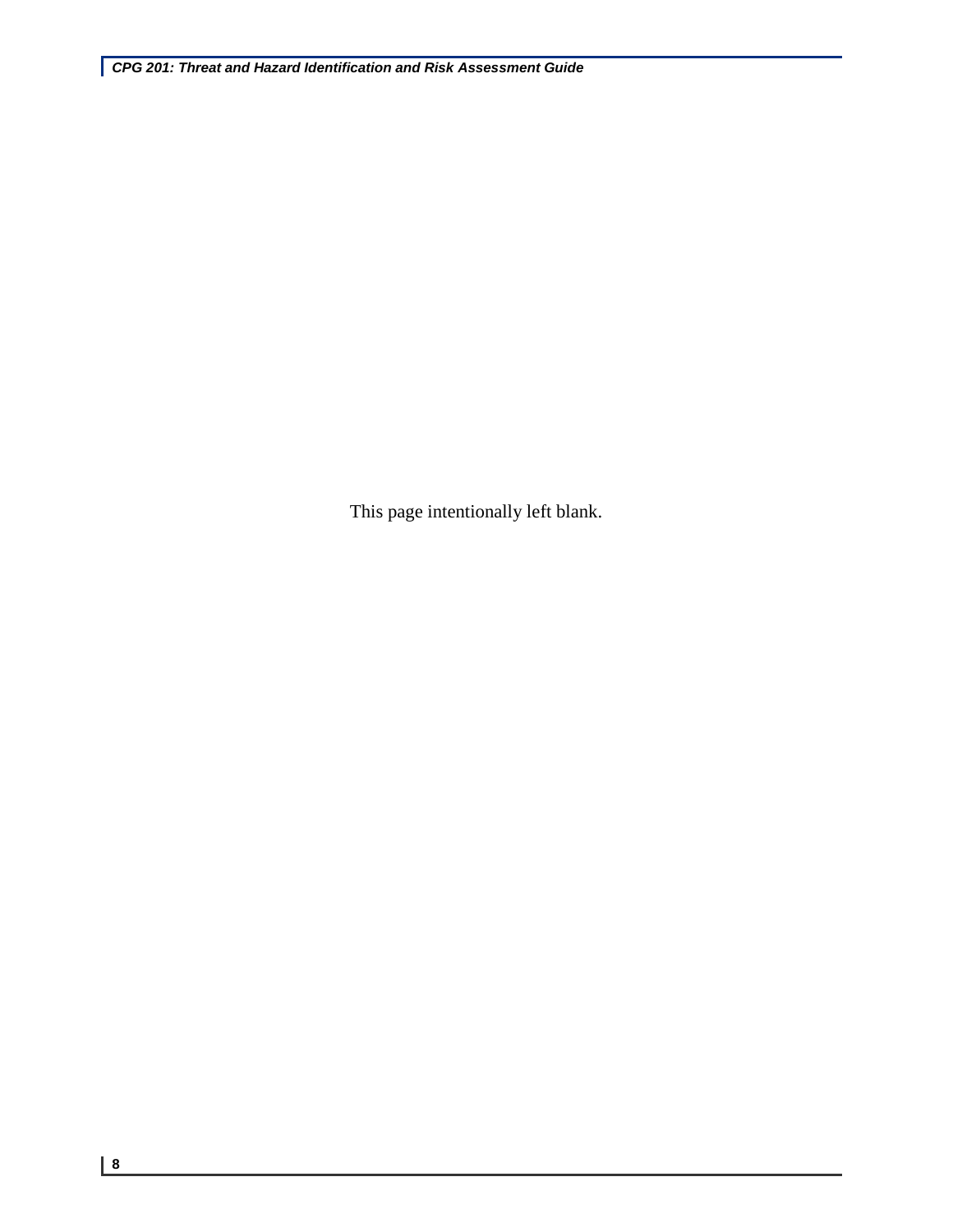## <span id="page-12-0"></span>**Step 3: Examine the Core Capabilities Using the Threats and Hazards**

Using the descriptions developed in Step 2, the jurisdiction will next need to assess how each threat and hazard may impact the community. The assessment of impacts is completed by using the core capabilities. The impacts are then paired with the jurisdiction's desired outcomes. The impacts, with core capabilities and desired outcomes, allow jurisdictions to gain an understanding of what is needed to manage risk.

Working with community leaders, the jurisdiction should establish desired outcomes. The desired outcomes should explain what the jurisdiction wants to achieve for each core capability. These outcomes should be informed by the Goal and should be developed with the whole community. In developing well-defined outcomes, it is important to consider timelines for achieving these desired outcomes. For example, in the Response and Recovery mission areas, desired outcomes for these core capabilities can be bounded by time (e.g., must be accomplished within 72 hours, 60 days, six months, one year). Desired outcomes for the Prevention, Protection, and Mitigation mission areas may be better presented in terms of percentages (e.g., 100%, 75%, or 50%). Examples of desired outcomes are shown in [Table 4.](#page-12-1)

<span id="page-12-1"></span>

| <b>Core Capability</b>              | <b>Desired Outcome</b>                                                                                                                                                                             |
|-------------------------------------|----------------------------------------------------------------------------------------------------------------------------------------------------------------------------------------------------|
| Screening, Search, and<br>Detection | Screen 100% of targeted cargo, conveyances, mail, baggage, and people<br>associated with an imminent terrorist threat or act using technical, non-<br>technical, intrusive, or non-intrusive means |
| Access Control and                  | Ensure 100% verification of identity to authorize, grant, or deny physical                                                                                                                         |
| <b>Identity Verification</b>        | and cyber access to specific locations, information, and networks                                                                                                                                  |
| Long-term Vulnerability             | Achieve a measurable decrease in the long-term vulnerability of critical                                                                                                                           |
| Reduction                           | infrastructure and systems                                                                                                                                                                         |
| <b>Fatality Management</b>          | During the first 72 hours of an incident, conduct operations to recover                                                                                                                            |
| <b>Services</b>                     | fatalities                                                                                                                                                                                         |
| Infrastructure Systems              | Within 15 days of an incident, restore and sustain essential services<br>(public and private) to maintain community functionality                                                                  |

#### **Table 4: Example Desired Outcomes**

Given the wide variety of threats and hazards that may affect a community, jurisdictions can leverage a range of skills to estimate the impacts of those threats and hazards. They can apply their own expert judgment supplemented by subject matter expertise as necessary or advanced modeling to estimate impacts in the context of each core capability. Those impacts should, at a minimum, span the core capabilities described in the Goal. Displaced households, fatalities, injuries/illnesses, direct economic impacts to the jurisdiction, indirect economic impacts from supply chain system disruption, and disruption to infrastructure are some, but not all, of the impacts that should be considered. As the impacts of a threat or hazard affect more than the public sector, the jurisdiction should work with their whole community partners, including the private and nonprofit sectors and faith-based organizations, to gain a full understanding of all of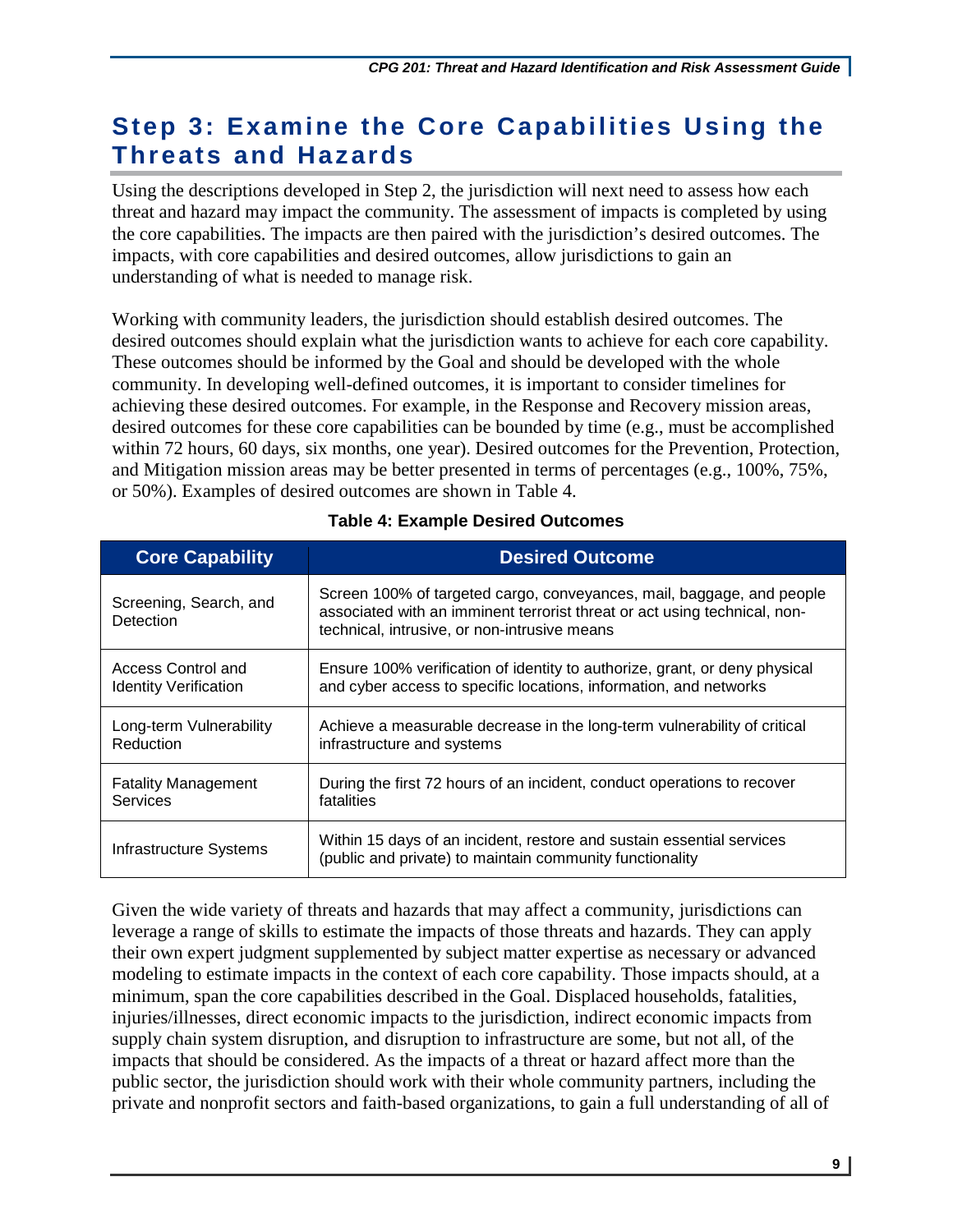the impacts to the community. A helpful way of displaying estimated impacts is through the use of a table as shown in [Table 5.](#page-14-0) (This table is for illustration only and does not reflect all 31 core capabilities.)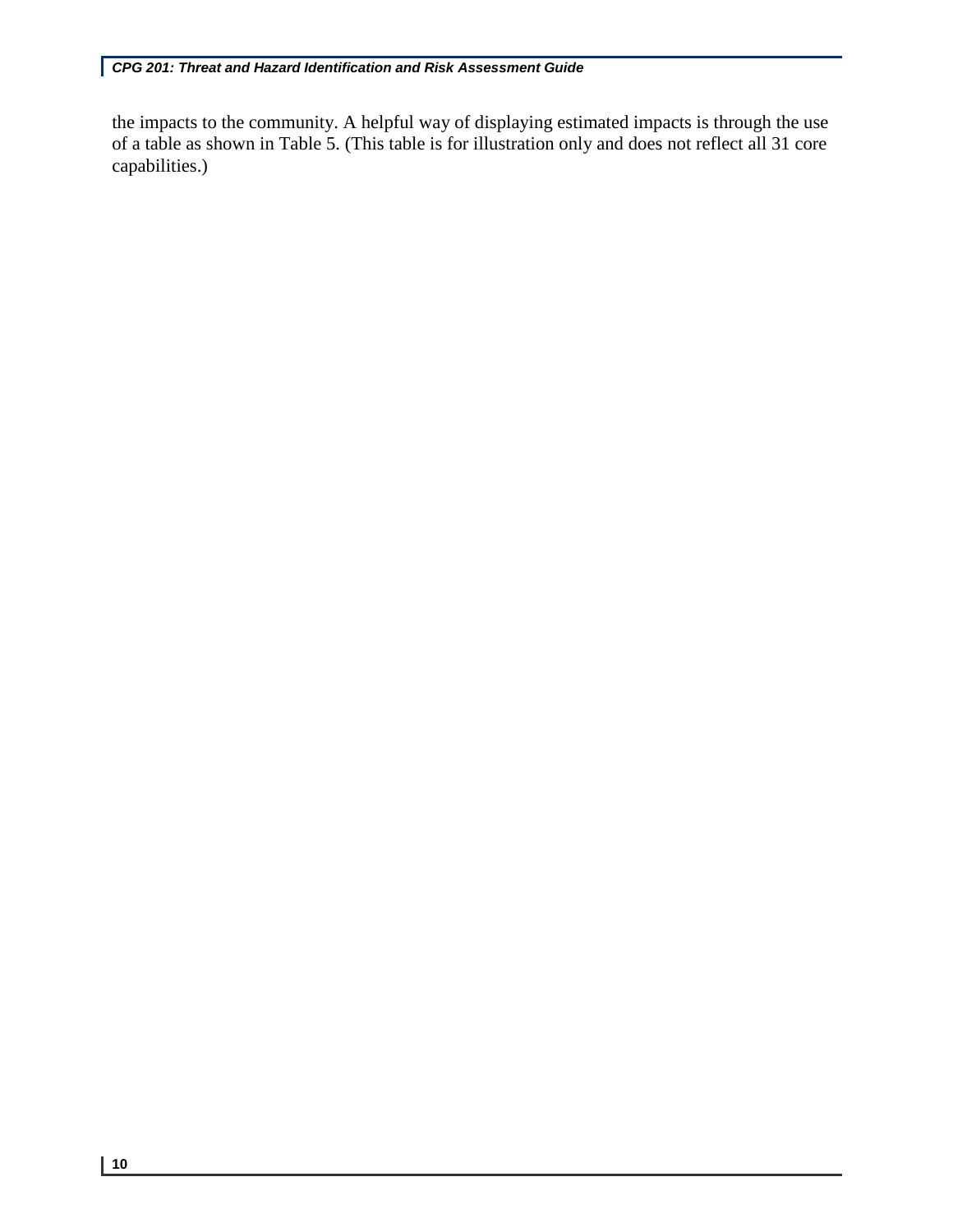<span id="page-14-0"></span>

|                                                                                                                                                                                                                                               | <b>Prevention</b>                                   | <b>Protection</b>                                            | <b>Mitigation</b>                                                         | <b>Response</b>                                         |                                                        | <b>Recovery</b>                                               |                                                                                                                              |
|-----------------------------------------------------------------------------------------------------------------------------------------------------------------------------------------------------------------------------------------------|-----------------------------------------------------|--------------------------------------------------------------|---------------------------------------------------------------------------|---------------------------------------------------------|--------------------------------------------------------|---------------------------------------------------------------|------------------------------------------------------------------------------------------------------------------------------|
|                                                                                                                                                                                                                                               | Screening,<br>Search, and<br><b>Detection</b>       | <b>Access Control</b><br>and Identity<br><b>Verification</b> | Long-term<br><b>Vulnerability</b><br><b>Reduction</b>                     | <b>Fatality</b><br><b>Management</b><br><b>Services</b> | <b>Public Health</b><br>and Medical<br><b>Services</b> | <b>Infrastructure</b><br><b>Systems</b>                       | <b>Economic</b><br><b>Recovery</b>                                                                                           |
| <b>IED Attack: A</b><br>lone actor<br>deploys an<br>improvised<br>explosive device<br>(IED) in an<br>indoor<br>concourse of a<br>stadium during a<br>sporting event                                                                           | 67,500 spectators<br>2,500 vendors<br>and employees | 2,500 vendors and<br>employees                               | Reinforce 500<br>concrete support<br>columns in<br>stadium<br>concourse   | 52 fatalities                                           | 350 casualties                                         | N/A                                                           | \$14 million of<br>direct economic<br>loss (ticket<br>sales, hotel<br>stays, parking,<br>food, and<br>souvenirs)             |
| <b>Accidental</b><br><b>Chemical</b><br><b>Material</b><br><b>Release: A</b><br>nighttime<br>accident in the<br>rail yard results<br>in the release of<br>a toxic inhalation<br>hazard (TIH) in a<br>densely<br>populated<br>residential area | N/A                                                 | 350 rail yard<br>employees and first<br>responders           | Reroute 100% of<br>rail carrying TIH<br>around densely<br>populated areas | 4 fatalities                                            | 75 casualties                                          | Damage and<br>contamination to<br>3 lines at the rail<br>yard | \$11 million of<br>direct economic<br>loss (loss of the<br>chemical,<br>physical damage<br>to train, damage<br>to rail yard) |
| Earthquake: A<br>magnitude 7.2<br>earthquake<br>centered near an<br>urban area<br>occurs during<br>mid-afternoon in<br>March                                                                                                                  | N/A                                                 | N/A                                                          | Undertake<br>seismic retrofit<br>measures at all<br>public stadiums       | 375 fatalities                                          | 8,400<br>casualties                                    | 350,000<br>customers<br>without power                         | \$8.4 billion of<br>direct<br>economic loss                                                                                  |

**Table 5: Example Estimated Impacts for Core Capabilities**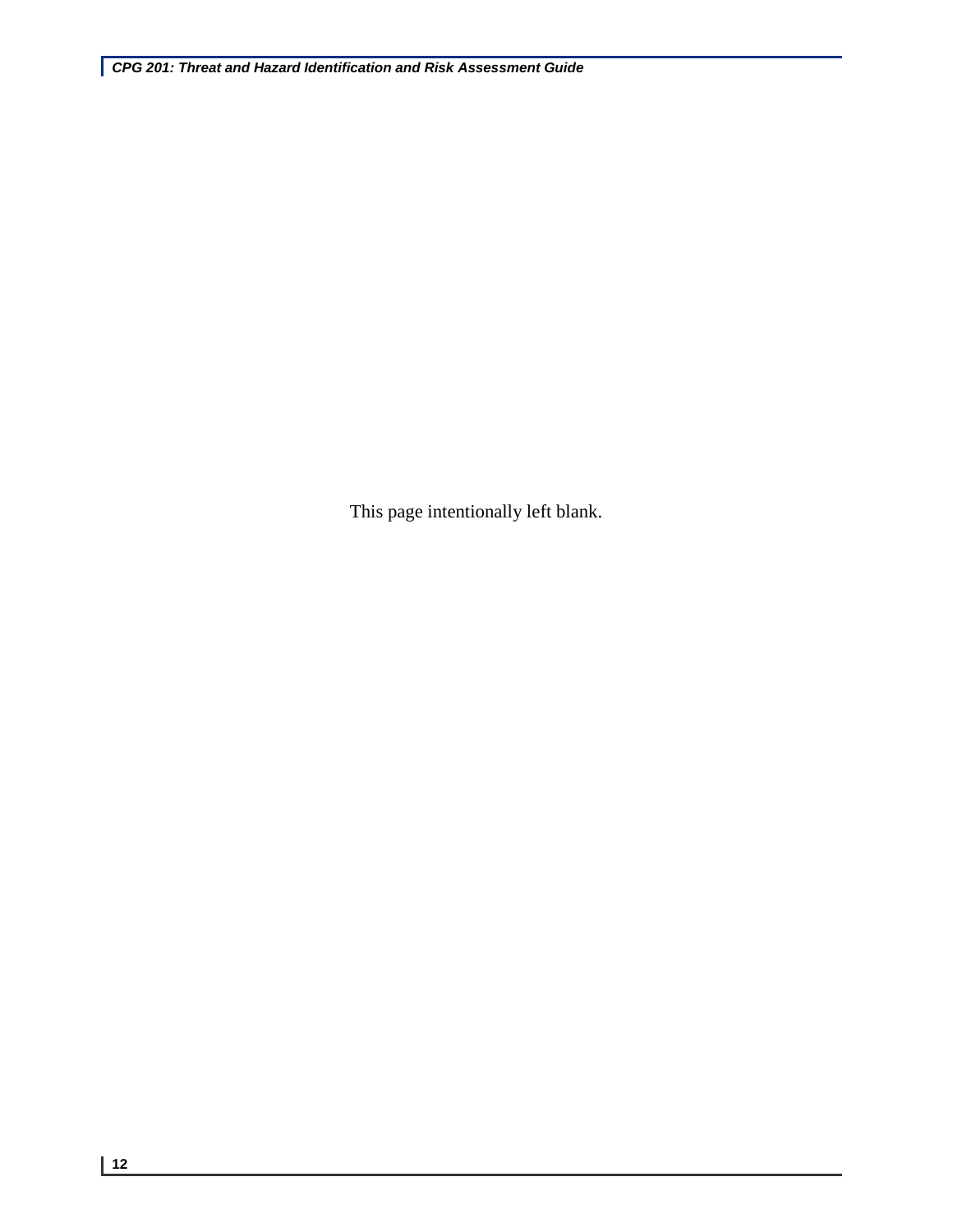## <span id="page-16-0"></span>**Step 4: Set Capability Targets**

Once the desired outcomes have been defined and threat and hazard impacts estimated for each core capability, the next step is to set capability targets. The greatest impact, coupled with desired outcomes, sets the target for each capability. For example, if the highest impact is 375 fatalities and the jurisdiction's desired outcome for the Fatality Management Services core capability is to search for and recover all fatalities within 72 hours, the capability target becomes: *During the first 72 hours of an incident, conduct operations to search for and recover 375 fatalities*.

<span id="page-16-1"></span>Using the impacts table from Step 3, combine the cells with the highest impact with desired outcomes to develop capability targets as illustrated in [Table 6.](#page-16-1)

| <b>Core Capability</b>                                                                                                                                                            | <b>Desired Outcome</b>                                                                                                                                                                             |  |  |
|-----------------------------------------------------------------------------------------------------------------------------------------------------------------------------------|----------------------------------------------------------------------------------------------------------------------------------------------------------------------------------------------------|--|--|
| Screening, Search, and<br><b>Detection</b>                                                                                                                                        | Screen 100% of targeted cargo, conveyances, mail, baggage, and people<br>associated with an imminent terrorist threat or act using technical, non-<br>technical, intrusive, or non-intrusive means |  |  |
| Capability Target: Screen 67,500 people associated with an imminent terrorist threat or act using technical,<br>non-technical, intrusive, or non-intrusive means                  |                                                                                                                                                                                                    |  |  |
| <b>Access Control and Identity</b><br>Verification                                                                                                                                | Ensure 100% verification of identity to authorize, grant, or deny physical and<br>cyber access to specific locations, information, and networks                                                    |  |  |
| Capability Target: Verify 2,500 identities to authorize, grant, or deny physical and cyber access                                                                                 |                                                                                                                                                                                                    |  |  |
| Long-term Vulnerability<br>Reduction                                                                                                                                              | Achieve a measurable decrease in the long-term vulnerability of critical<br>infrastructure and systems                                                                                             |  |  |
| Capability Target: Achieve a measurable decrease in the long-term vulnerability by rerouting 100% of rail<br>containing toxic inhalation chemicals around densely populated areas |                                                                                                                                                                                                    |  |  |
| <b>Fatality Management</b><br><b>Services</b>                                                                                                                                     | During the first 72 hours of an incident, conduct operations to recover fatalities                                                                                                                 |  |  |
| <b>Capability Target:</b> During the first 72 hours of an incident, conduct operations to recover 375 fatalities                                                                  |                                                                                                                                                                                                    |  |  |
| <b>Infrastructure Systems</b>                                                                                                                                                     | Within 15 days of an incident, restore and sustain essential services (public<br>and private) to maintain community functionality                                                                  |  |  |
| <b>Capability Target:</b> Within 15 days of an incident, restore power to 350,000 customers                                                                                       |                                                                                                                                                                                                    |  |  |

#### **Table 6: Setting Capability Targets**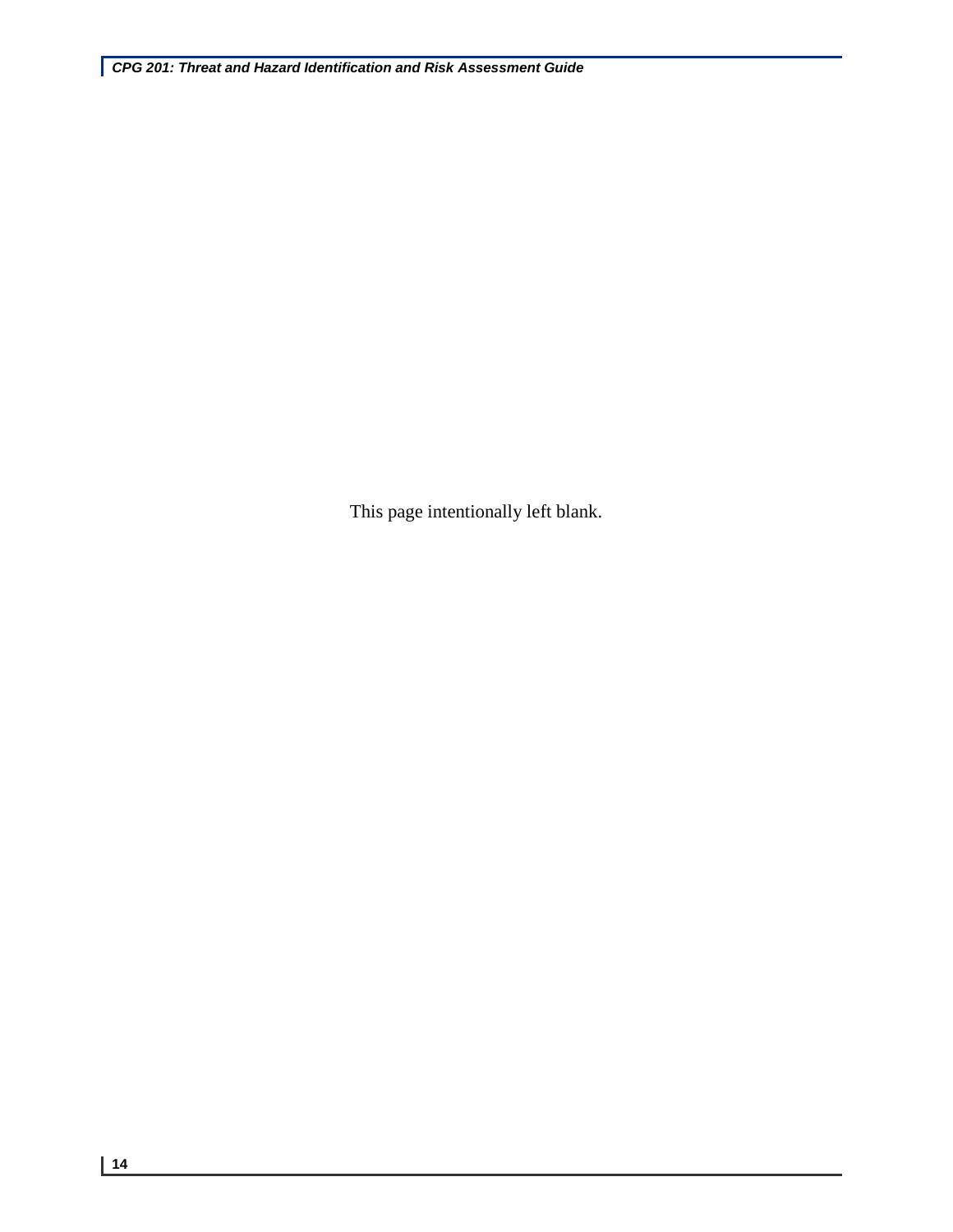## <span id="page-18-0"></span>**Step 5: Apply the Results**

The final step involves applying THIRA results to manage risk, including identification of mitigation opportunities and supporting preparedness activities. Using capability targets, a jurisdiction determines the required resources it needs to achieve its desired outcomes. A jurisdiction may find it simply needs to sustain existing capabilities, or it may identify a resource shortfall or capability gap. Several options may also be available to build capabilities or fill gaps, including working with non-traditional partners such as faith-based organizations, retail partners, and others.

If existing capabilities and capacities need to be supplemented to reach a capability target, jurisdictions can build capability or fill gaps by establishing mutual aid agreements with surrounding jurisdictions. It is possible that jurisdictions may require the resources of other levels of government to achieve a target and will need to collaborate closely with those external sources to secure the necessary resources. Cities, counties, states, and regions should work collaboratively to build, sustain, or deliver capabilities to the identified targets. For example, if states require national resources to reach a capability target, they should collaborate with Federal Emergency Management Agency (FEMA) Regional Offices and other Federal agencies. Finally, a jurisdiction may choose to build and sustain capabilities through the use of available grants or other funding and technical assistance. Regardless of how a jurisdiction chooses to address capabilities, the THIRA provides a framework to allow the jurisdiction to establish capability targets and monitor its progress towards building, sustaining, and delivering capabilities and managing the risks it faces.

A jurisdiction can use THIRA results to make informed decisions about how to allocate limited resources. A jurisdiction's capability targets, along with an understanding of the required resources to achieve them and the desired outcomes will allow a jurisdiction to determine how limited resources can best be invested to build and sustain capabilities. These results can also be used to brief community leaders, senior officials, and the public on resource requirements.

The THIRA results inform mitigation planning and projects and larger community planning efforts. It identifies areas where mitigation plans, projects, and insurance can be employed to reduce the loss of life and damage to property, which, if implemented, reduce the capability targets needed to achieve desired outcomes. For example, implementing seismic retrofit measures at electric utilities can help to ensure utility resiliency, which in turn ensures key emergency services such as hospitals remain available. Response capability targets can be reduced by promoting the development of safe rooms, which serve to improve the safety of individuals and the resilience of communities and lessen the need for response resources. Using THIRA results to inform mitigation planning and projects aligns with the traditional mitigation planning process of identifying hazards, assessing losses to the community, and setting mitigation priorities and goals for the community.